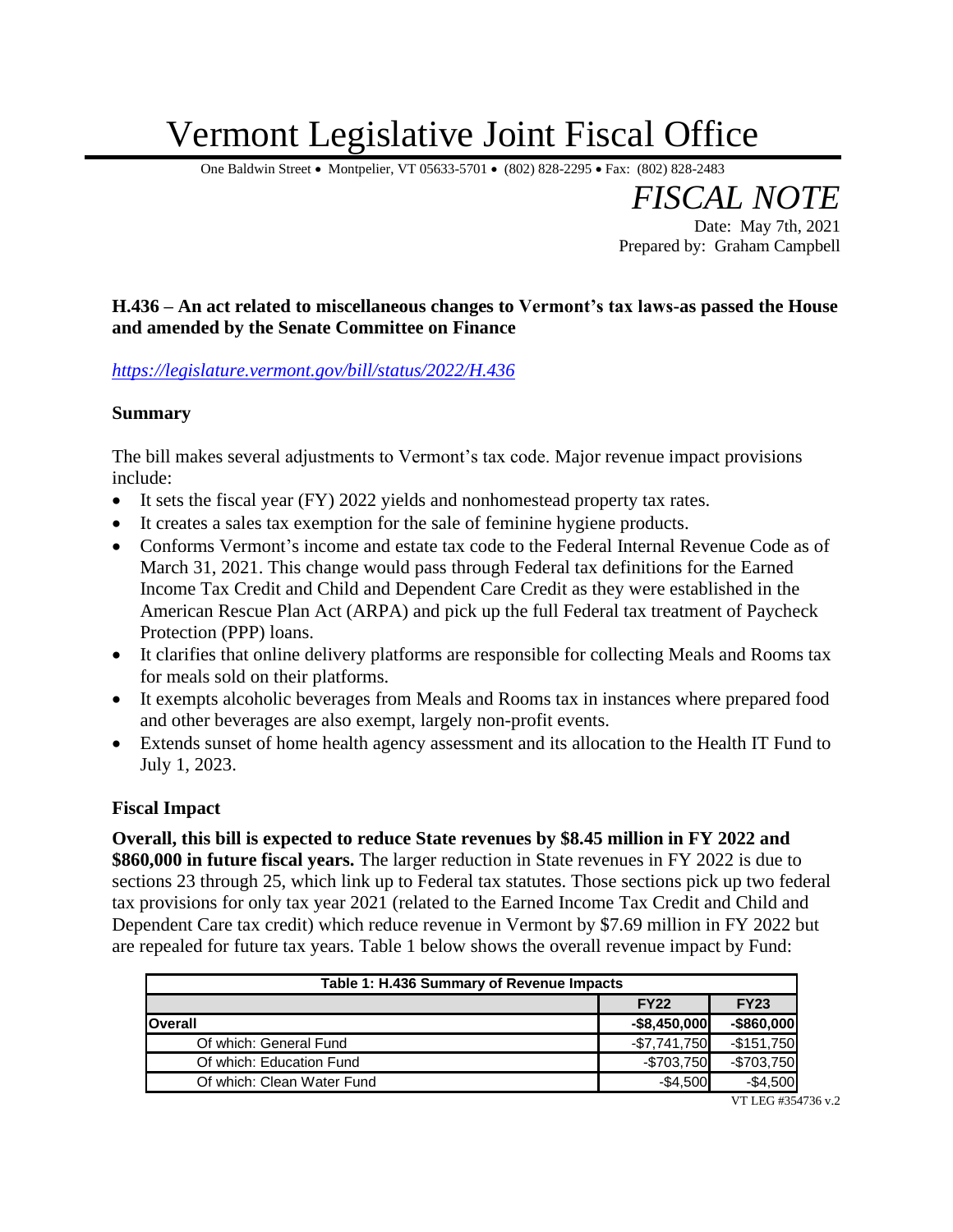The revenue impacts by section are shown in Table 2:

| Table 2: H.436 Section by Section Revenue Impacts                                              |               |                         |  |  |  |  |  |
|------------------------------------------------------------------------------------------------|---------------|-------------------------|--|--|--|--|--|
| <b>Section</b>                                                                                 | <b>FY22</b>   | <b>FY23</b>             |  |  |  |  |  |
| 1: Online delivery platforms                                                                   | \$50,000      | \$50,000                |  |  |  |  |  |
| Of which: General Fund                                                                         | \$34,500      | \$34,500                |  |  |  |  |  |
| Of which: Education Fund                                                                       | \$12,500      | \$12,500                |  |  |  |  |  |
| Of which: Clean Water Fund                                                                     | \$3,000       | \$3,000                 |  |  |  |  |  |
| 2: Taxable alcoholic beverages                                                                 | $-$125,000$   | $-$125,000$             |  |  |  |  |  |
| Of which: General Fund                                                                         | $-$ \$86,250  | $-$ \$86,250            |  |  |  |  |  |
| Of which: Education Fund                                                                       | $-$31,250$    | $-$31,250$<br>$-$7,500$ |  |  |  |  |  |
| Of which: Clean Water Fund                                                                     | $-$7,500$     |                         |  |  |  |  |  |
| 11a: Sales Tax Exemption for Feminine Hygeine Products<br>(Education Fund)                     | $-$ \$685,000 | $-$ \$685,000           |  |  |  |  |  |
| 23 through 25: Federal Conformity Link up to March 31, 2021<br>$-$7,690,000$<br>(General Fund) |               | $-$100,000$             |  |  |  |  |  |
| Of which: Expansion of Earned Income Tax Credit                                                | $-$6,190,000$ | $-$100,000$             |  |  |  |  |  |
| Of which: Expansion of Child and Dependent Care Credit                                         | $-$1,500,000$ | \$0                     |  |  |  |  |  |

#### **Detail/Explanation**

#### Section 1: Online Delivery Platforms

This section clarifies the meals tax obligations for delivery services such as DoorDash, UberEats, and Caviar. This section specifies that these platforms are required to collect and remit the meals tax on the full sale price of the meal or beverage. While business models for these firms vary, in general, they either charge a service fee to the customer, or they raise the menu price of the meal and then take a portion of the sale as a fee. This language is designed to clarify that they are required to collect meals tax on not only cost of the meal itself, but also any associated fees.

**This section is estimates to raise approximately \$50,000 per year in total State revenues.**  Because the meals tax is statutorily split between the General, Education, and Clean Water Funds, the increase is divided amongst those funds, as seen in Table 2.

*Sources*: Industry estimates of sales and market share. JFO also surveyed each platform's website to determine whether or not they were already collecting meals tax, and whether they had a large presence in Vermont.

#### Section 2: Alcoholic Beverages Tax for Tax-Exempt Entities

This section clarifies statute to include alcoholic beverages sold at events of tax-exempt organizations as exempt from the 10% alcoholic beverages tax. Under current law, meals served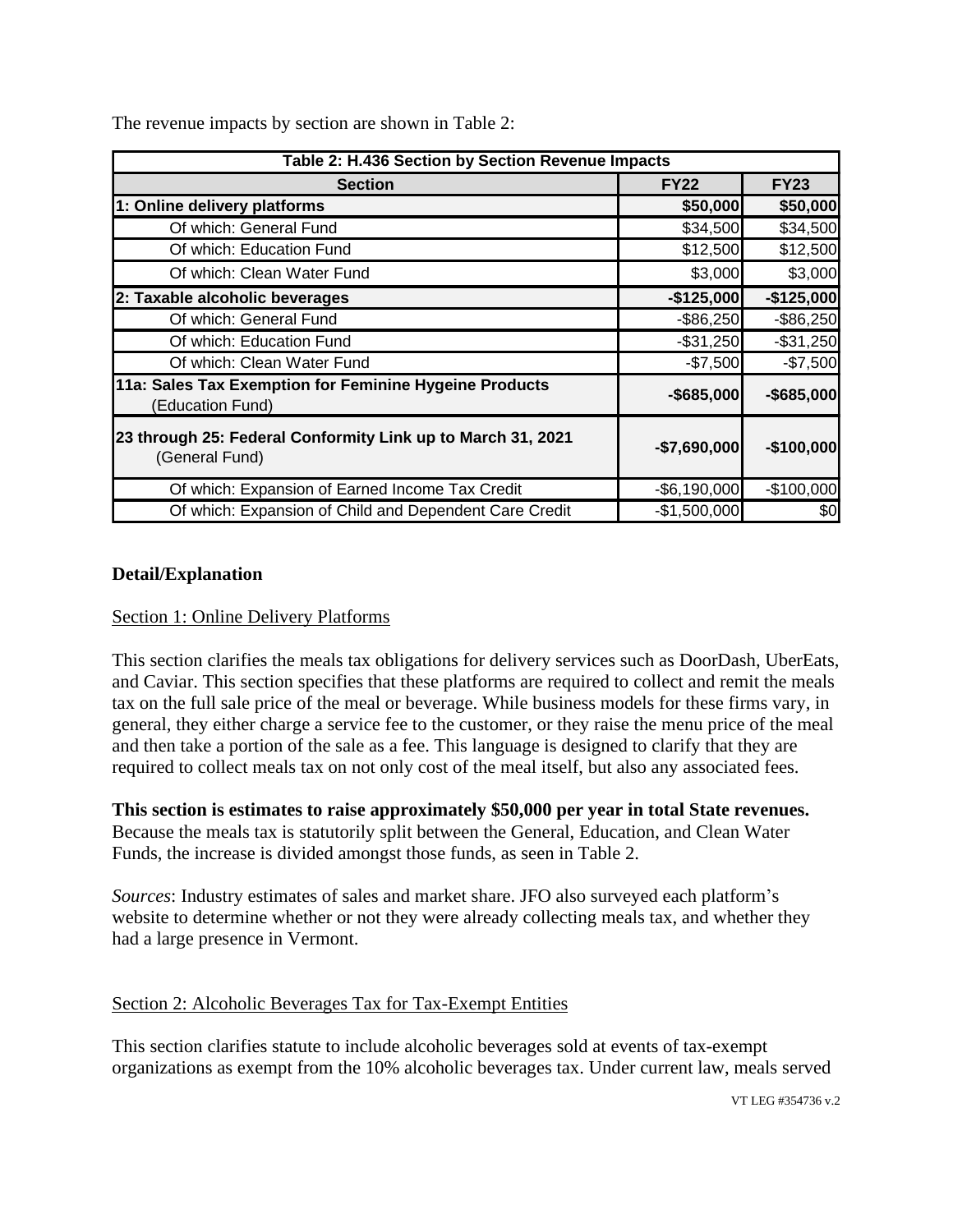as these events are tax exempt, with limitations. Statute was unclear as to whether these exemptions applied to alcoholic beverages as well. This section revises to statute to state that they are.

#### **JFO estimates that these provisions will reduce overall state revenues by \$125,000 per year**, split between the General, Education, and Clean Water Funds.

Sources: Department of Taxes, IRS 990 forms of major nonprofits in the state.<sup>1</sup>

## Section 11a: Feminine Hygiene Products Sales Tax Exemption

### **JFO estimates that this section will reduce sales and use tax revenues by \$685,000 in FY2022. These reduced revenues will occur in the Education Fund.**

This revenue reduction is expected to remain relatively flat in future fiscal years. Vermont's aging demographics are expected to put downward pressure on the future demand for these products.

*Sources:* The following sources were used to make this estimate:

- Fiscal estimates from other states for similar bills, including California, New York, Illinois, Florida, and Nevada.
- United State Census Bureau population estimates for the female population in Vermont.
- Industry estimates for the U.S. market for feminine hygiene products.

#### Sections 23 through 25: Federal Internal Revenue Code Link Up

Vermont's tax code contains numerous links to the Federal Internal Revenue Code (IRC). Each year, statute "links up" to the IRC as of a certain date. These sections set that date to the IRC as it was on March 31, 2021.

This links Vermont's tax code to all Federal tax code changes made prior to that date, including those passed in the American Rescue Plan Act of March 2021 (ARPA), the Consolidated Appropriations Act of December 2020 (HR 133) and the Coronavirus Aid, Relief, and Economic Security (CARES) Act of March 2020.

Major Federal tax provisions that this link up ties Vermont's tax code to include<sup>2</sup>:

<sup>1</sup> Available at ProPublica's Nonprofit Explorer database: https://projects.propublica.org/nonprofits/  $2 A$  full review of those changes can be found here:

[https://legislature.vermont.gov/Documents/2022/WorkGroups/Senate%20Finance/Taxes/PPP%20Taxation/W~Grah](https://legislature.vermont.gov/Documents/2022/WorkGroups/Senate%20Finance/Taxes/PPP%20Taxation/W~Graham%20Campbell~Federal%20Link%20Up~5-6-2021.pdf) [am%20Campbell~Federal%20Link%20Up~5-6-2021.pdf](https://legislature.vermont.gov/Documents/2022/WorkGroups/Senate%20Finance/Taxes/PPP%20Taxation/W~Graham%20Campbell~Federal%20Link%20Up~5-6-2021.pdf)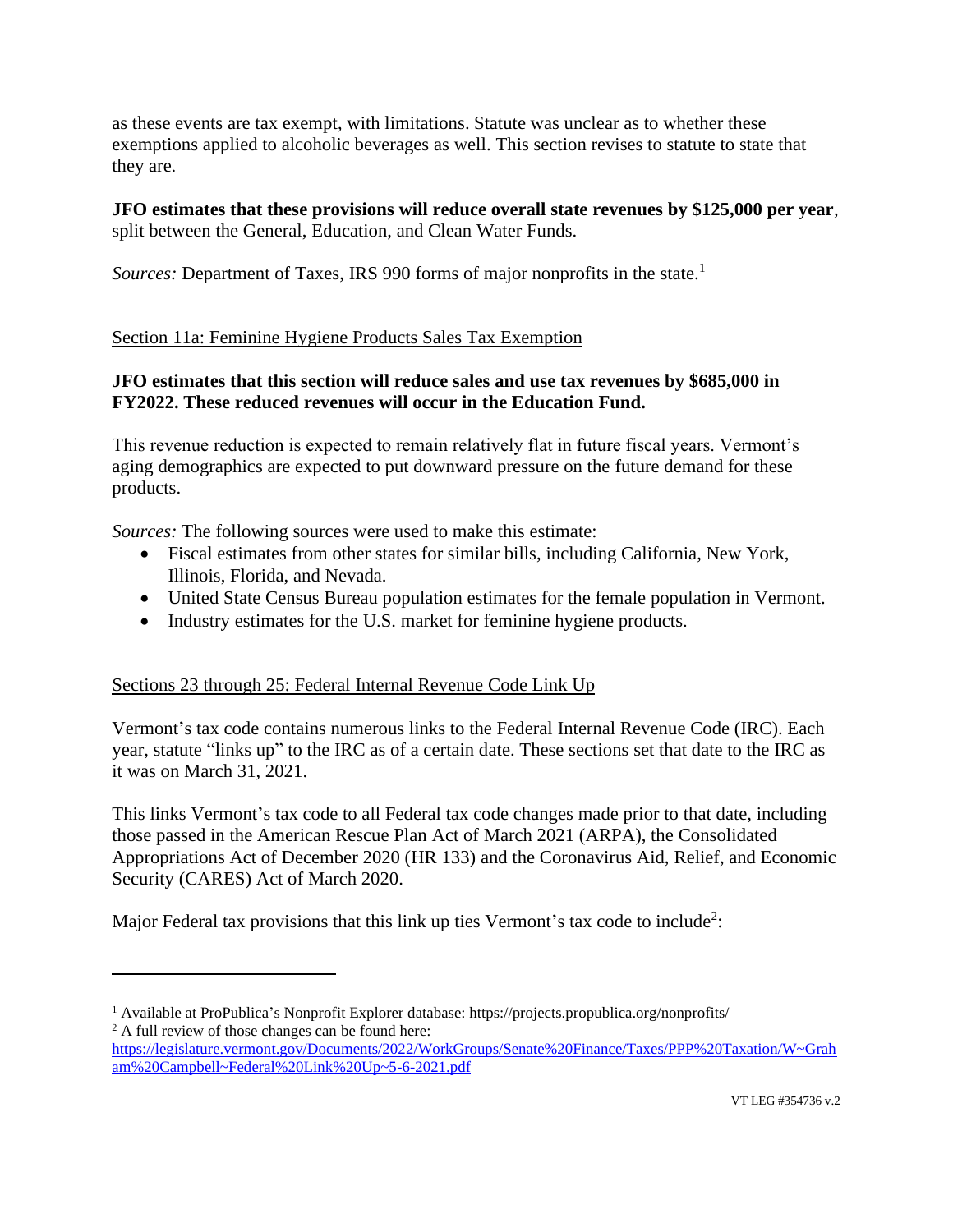- The expansion of the Earned Income Tax Credit (EITC) for tax year 2021 passed in ARPA. Vermont has a separate EITC that is equal to 36% of the Federal EITC.
- The expansion of the Child and Dependent Care tax credit (CDCC) for tax year 2021 passed in ARPA. Vermont has a separate CDCC that is equal to 24% of the Federal credit and is nonrefundable. For certain low-income taxpayers, the credit is 50% refundable.
- The full tax-free treatment of Paycheck Protection Program (PPP) loans and deductions passed in both the CARES Act and HR 133.

**Conforming to the Federal IRC as of March 31, 2021 is expected to reduce State General Fund revenues by \$7.69 million in FY 2022 and \$100,000 in FY 2023.** This reduction in revenue is related to the link up the EITC and CDCC expansions. Those expansions were for tax year 2021 only.

Linking up to the Federal treatment of PPP loans was accounted for in the January 2021 Consensus Revenue Forecast, and therefore, does not reduce forecast available revenues to the State.

## Section 17: Education Property Tax Yields and Nonhomestead Rates

Attached is a copy of the Education Fund Outlook prepared by JFO reflecting the yields proposed in the bill, as well as the new sales tax exemption for feminine hygiene products.